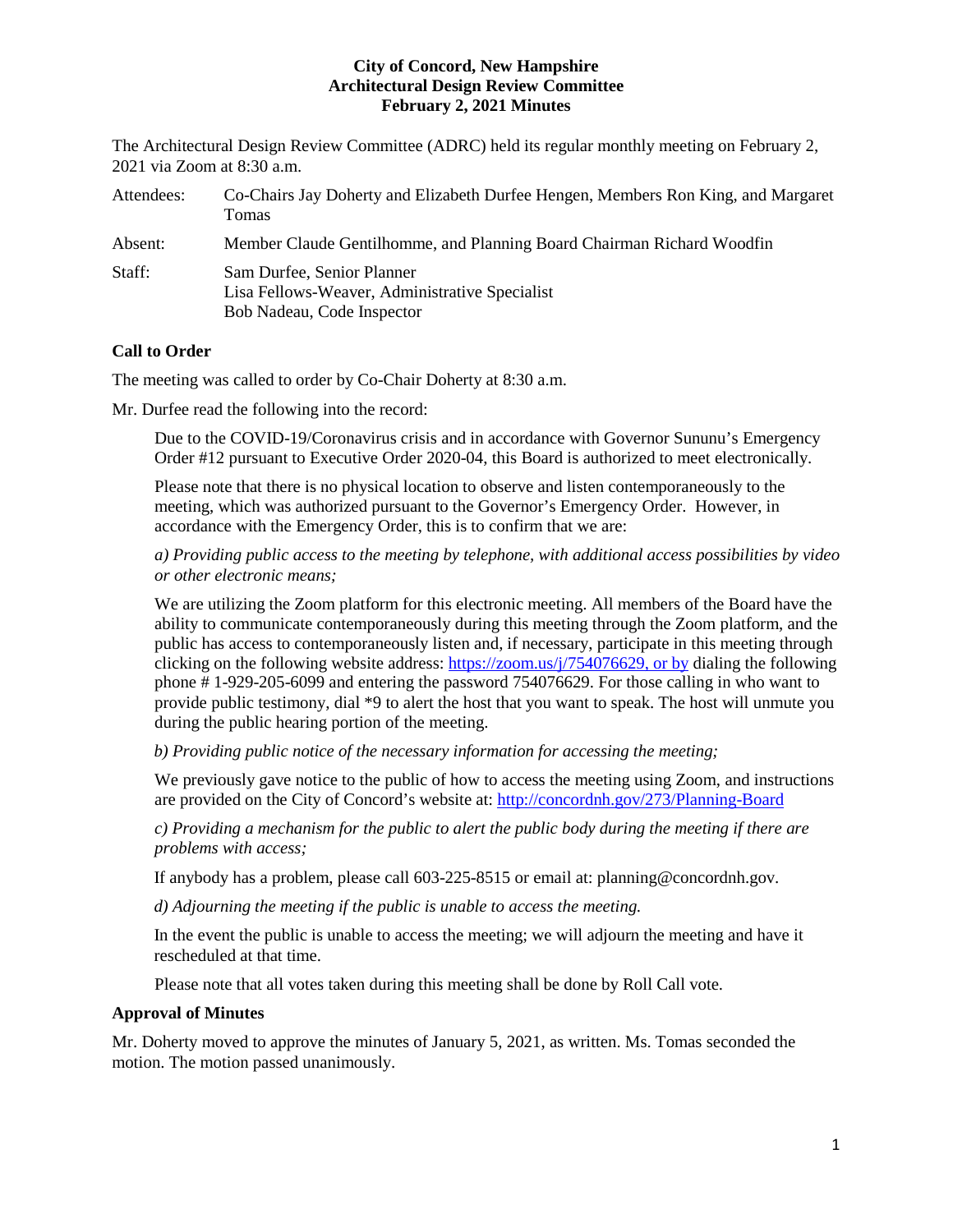# *Sign Applications*

1. Geronimo Properties, on behalf of MVPT, requests ADR approval for the installation of two new externally-illuminated wall signs and a non-illuminated wall sign at 5 Clinton Street in the Neighborhood Commercial (CN) District.

Laura O'Kane represented the application.

Ms. O'Kane stated that the sign package is a change of tenancy to a physical therapy business at 88 South Street. The tenant wanted to add additional signage to the building.

A discussion was held regarding the types of lettering and lighting proposed as well as the placement of the main building sign with regards to the lighting. Mr. Nadeau confirmed that the lettering for the signs is proposed to be channel letters. Ms. O'Kane stated that there is existing gooseneck lighting and the lights will be angled towards the sign itself; no lighting will be attached to any of the signs.

Ms. Tomas noted that there is no street sign proposed. Ms. O'Kane concurred.

Mr. Doherty made a motion, seconded by Ms. Tomas, to recommend approval of the signs, as submitted, with the understanding that the lettering is all channel letters mounted on to the façade, all signs are non-illuminated and will be externally lit, and all locations are as depicted on the drawings provided.

The motion passed unanimously with a roll call vote as follows:

Ms. Hengen – in favor Mr. Doherty – in favor Mr. King – in favor Ms. Tomas – in favor

2. Lilise Designer Resale requests ADR approval for the installation of a non-illuminated wall sign and a new non-illuminated blade sign at 7 North Main Street in the Central Business Performance (CBP) District.

Glen Shadlick of Neopco Signs represented the application along with the owner, Elyssa Alfieri.

Mr. Shadlick stated that he reviewed the December meeting minutes and the Committee requested they consider alternative shapes that would be more complimentary to the logo. He explained that the proposal is to use the existing sign. The design is consistent with the neighboring business signs; however, they are proposing to do the opposite with the colors to differentiate the adjoining tenants. The size is under the square footage requirements.

Discussion ensued regarding alternative shapes and the height of the sign. Mr. Shadlick stated that the sign size is taller and is necessary in order to accommodate the width of the bottom line of text. Ms. Alfieri commented to the branding stating that the business is known more as LDR not Lilise Designer Resale. Mr. Doherty commented that it appears that the "L" and "E" are reaching the edges of the sign. Mr. Shadlick stated that the words could be adjusted in more.

Additional discussion was held regarding the blade sign. Mr. Shadlick commented that per the December meeting minutes, he understood that the Committee was in support of the blade sign, as submitted. Mr. Durfee concurred, stating the minutes showed that the Committee felt the blade sign was acceptable.

Ms. Hengen commented that the design perspective is ok and the owner is happy. Mr. Doherty agreed and added that the shape is not displeasing; however, he noted that the if the sign was flat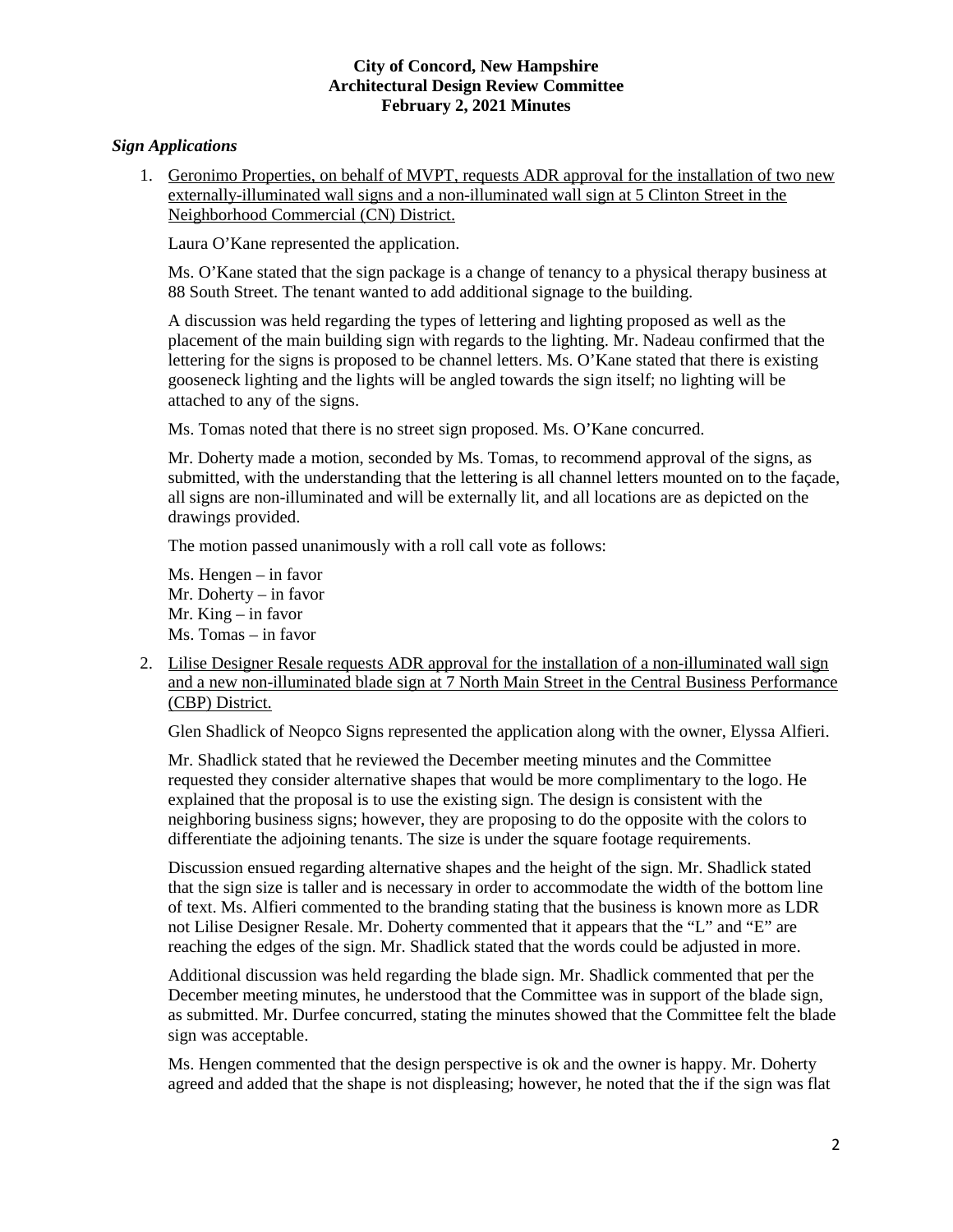at the bottom it would be more pleasing. Ms. Tomas commented that she did like the shape being an oval.

Ms. Hengen made a motion, seconded by Ms. Tomas, to recommend approval of the sign design, as submitted.

The motion passed unanimously with a roll call vote as follows:

Ms. Hengen – in favor Mr. Doherty – in favor Mr. King – in favor Ms. Tomas – in favor

3. Hodges Development Corp., on behalf of Rick Smith, requests ADR approval for the installation of a new non-illuminated wall sign at 211 Loudon Road in the Gateway Performance (GWP) District.

Rick Smith represented the application.

Mr. Smith stated he is requesting to place the Kirby sign over the front window as this is the most logical and appropriate area for the best visibility. He noted that there is another business that shares the front of this building with Kirby, Edward Jones and their sign is on the building. He stated that he would add some lighting over the sign; however, at this time, he was not sure what type of lighting would be used. He noted that there is no directory sign for the business.

Discussion ensued as to alternative locations for the sign. The wall within the porch area was suggested. Mr. Smith commented that he did not feel the sign within the porch area would be visually beneficial and there may be a lighting issue. Also suggested was to place the new sign where the existing sign is now, to the left of the windows, by cutting the proposed sign in half as most of the sign is redundant. Mr. Smith replied that he does not feel anything would be gained by eliminating the existing sign and replacing it with half of the proposed sign. Another option suggested was to hang the sign between the two columns in the porch. Access was discussed and how to avoid customers from walking under the sign. It was suggested that landscaping be added and the existing pavers be removed. Mr. Smith commented that this location is better than the back wall of the porch.

With regard to lighting of the sign within the columns, suggestions were offered and it was recommended that the applicant return to the Committee with a lighting proposal.

Mr. King made a motion, seconded by Ms. Tomas, to recommend approval of the sign design, with a new location recommended to be between the two columns and to mount the sign on the band as high as possible, and to return to the Committee with a lighting plan.

The motion passed unanimously with a roll call vote as follows:

Ms. Hengen – in favor Mr. Doherty – in favor Mr. King – in favor Ms. Tomas – in favor

4. Hodges Development Corp., on behalf of True Confections, requests ADR approval for the replacement of a non-illuminated wall sign, the installation of a new non-illuminated wall sign, the replacement of an externally illuminated panel on a freestanding sign, and the installation of a new non-illuminated projecting sign at 211 Loudon Road in the Gateway Performance (GWP) District.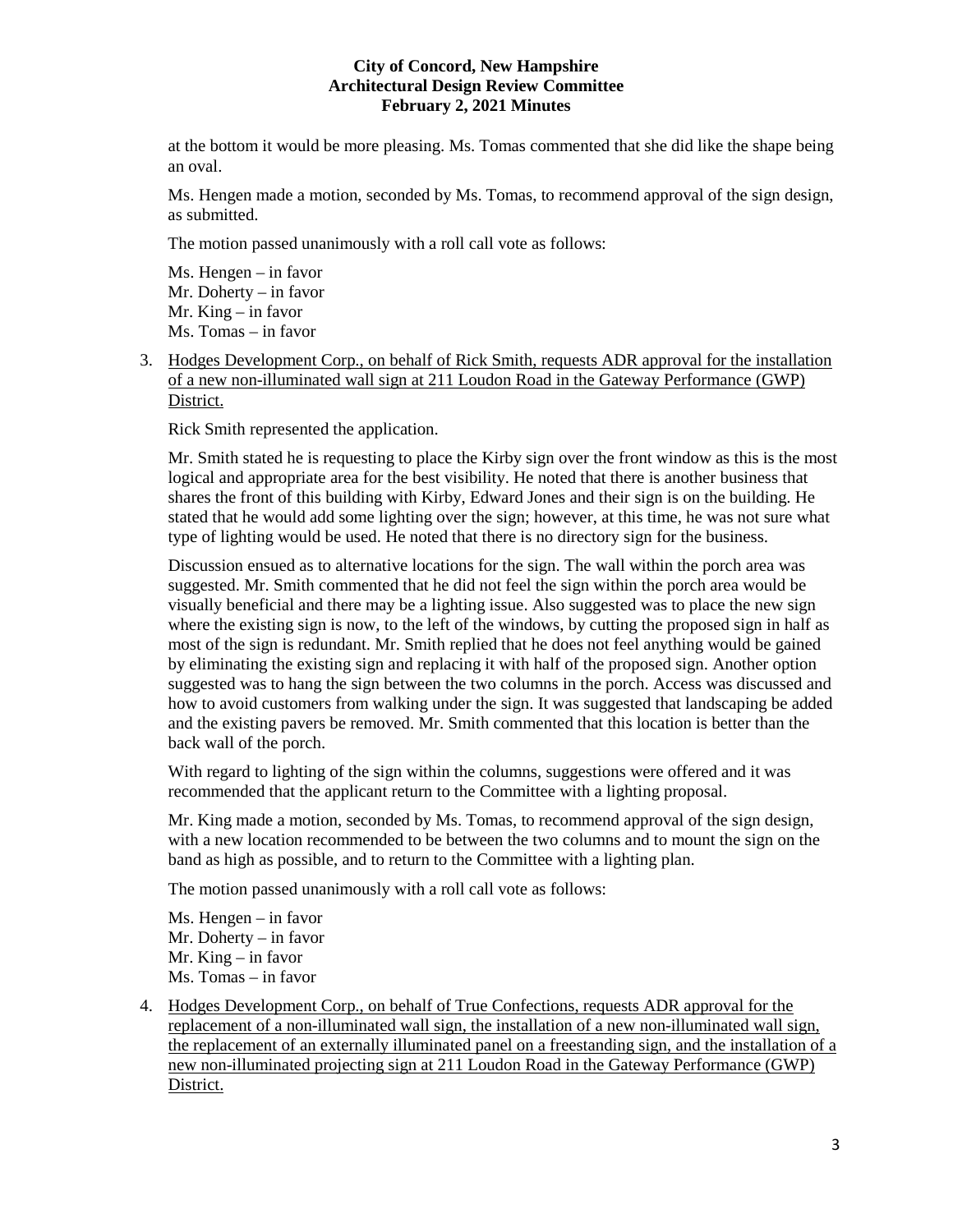Paul Foskitt of True Confections, represented the application.

Mr. Foskitt stated that based on comments from the Committee last month, he has resubmitted a sign application. He explained that last month the Committee approved the pylon sign and the ice cream cone hanging on the side of the pylon. He stated that he is trying to have all of the signage to match and will be replacing the pylon sign to match the signage on the building.

Mr. Foskitt stated that the Committee suggested enlarging the sign to the right of the entrance. He would prefer to leave this sign as is due to the fact that the sign is mounted and framed with the vinyl siding and any alterations would require replacing the siding. He stated that he will relocate the open flag either to the corner of the building or to the other column with the American flag. He suggested relocating the large sign on the porch to the front of the porch, which will improve visibility. There are two street lamps that illuminate the area at night and he does not feel there is a need for any additional lighting.

Discussion ensued regarding the placement and size of the sign and the pendulum light fixture in the porch area. Mr. Doherty suggested that the existing sign be changed so that all words are on one line and the sign be hung from the columns. Members agreed. Mr. Foskitt stated that he is not sure as to the materials and economics; however, would look into and if feasible would agree or revisit the mater.

Ms. Tomas made a motion, seconded by Mr. King, to recommend approval of the wall sign as submitted, with the recommendation to change the existing hanging sign to fit underneath the beam and span from column to column, two separate signs are feasible but must meet up with no gaps, all text should be in one line, the depth is reduced to allow more clearance, and to submit the design to staff for review.

The motion passed unanimously with a roll call vote as follows:

Ms. Hengen – in favor Mr. Doherty – in favor Mr. King – in favor Ms. Tomas – in favor

#### *Building Permit Applications in Performance Districts*

1. New Hampshire Distributors Inc. requests ADR approval for the construction of a new 345 square foot entry vestibule on the east side of the building at 1 Horseshoe Pond Lane in the Opportunity Corridor Performance (OCP) District.

Chris Brown and Tom Painchaud from Milestone Engineering & Construction represented the application along with Bill Hickey of The H.L. Turner Group.

Mr. Hickey gave an overview of the proposal. He explained that the entrance is one exterior door shared by two tenants with access by an exterior wooden staircase and ramp. A new tenant desires a different egress. The proposal is to add a new 345 square foot vestibule facing Commercial Street. He explained that there is a gable style roof over the entrance; however, the entrance way is open to the elements. The vestibule will have two doors for each tenant to access their own space. There will be stairs and a wheelchair lift.

Mr. Hickey continued and described the exterior of the building is a painted, concrete masonry, block wall. There are two different brick facades on the north side because of two previous different projects; one is the original building, the other is an addition. He stated that they intend to match the brick from the north side of the building onto the proposed vestibule.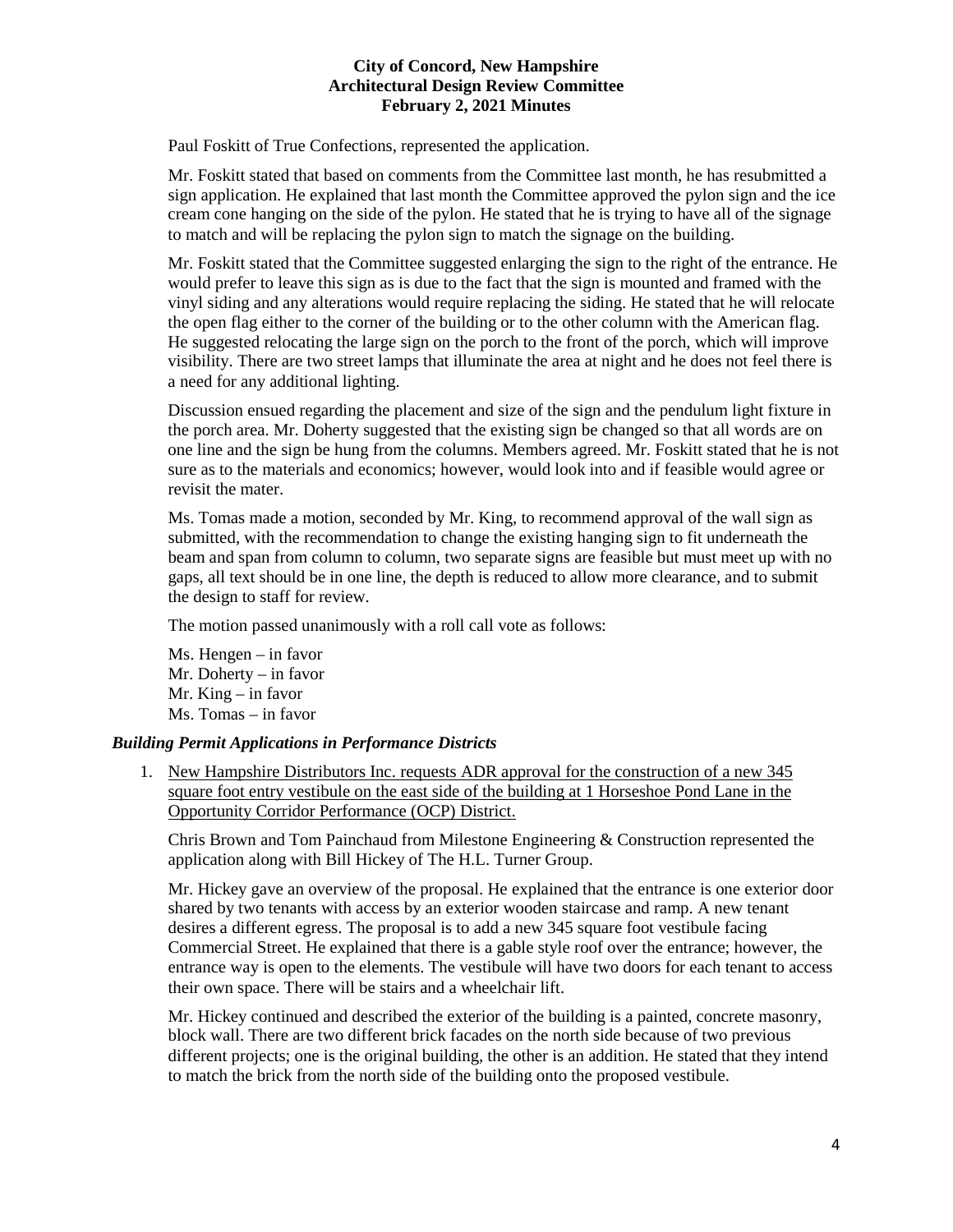Mr. Hickey stated that the vestibule will have a low, slope roof, and an internal roof drain. A discussion was held regarding the condition of the sidewalk. Mr. Hickey stated that a new paved sidewalk leading to the new door will be added from the existing parking lot. Curbing was noted to be removed as well. Any disturbed area will be loamed and seeded once the construction is complete.

Mr. Doherty commented that it is nice to see that they will mimic other items along the building. Overall, members felt that this was a big improvement.

Ms. Tomas made a motion, seconded by Mr. King, to recommend approval as submitted.

The motion passed unanimously with a roll call vote as follows:

Ms. Hengen – in favor Mr. Doherty – in favor Mr. King – in favor Ms. Tomas – in favor

# 2. The Granite Group Inc. requests ADR approval for the construction of a new air lock entry to the north side of the building located at 6 Storrs Street in the Opportunity Corridor Performance (OCP) District.

Nicholas Colarusso of Cedar Mill Group represented the application.

Mr. Colarusso explained that the proposal is a Phase 2 of the building. He stated that there is a need to create a buffer and they would also like to dress-up the exterior. They are proposing a new airlock concept for an entrance, enclosed, with proper footings. This will be a permanent part of the structure and will match the existing elevations and pitch.

Ms. Tomas commented that the proposed curved roof of the entrance does not match with the building façade and sign. Mr. Doherty commented that he liked the curved roof as it offsets the entrance and he appreciated the simple detail.

A brief discussion was held relative to the sign. Mr. King stated that the sign appears to be crowded. It was noted that the sign was intended to match and the size proposed is 60 x 24.

Mr. King made a motion, seconded by Ms. Hengen, to recommend approval for the canopy, as submitted; the sign will be submitted separately due to the fact it appears to be crowded and does not fit the design of the space.

The motion passed unanimously with a roll call vote as follows:

Ms. Hengen – in favor Mr. Doherty – in favor Mr. King – in favor Ms. Tomas – in favor

# *Major Site Plan Applications*

1. CP Concord, LLC, requests Major Site Plan approval for the construction of a new restaurant and drive-through facility with associated site improvements at 310 Loudon Road in the Gateway Performance (GWP) District.

Matt Robillard and Robert Grimalldi represented the application.

Mr. Robillard gave an overview of the site and the development to include a 2,200 square foot restaurant with drive thru. He stated that this is an existing grass pad. He reviewed the traffic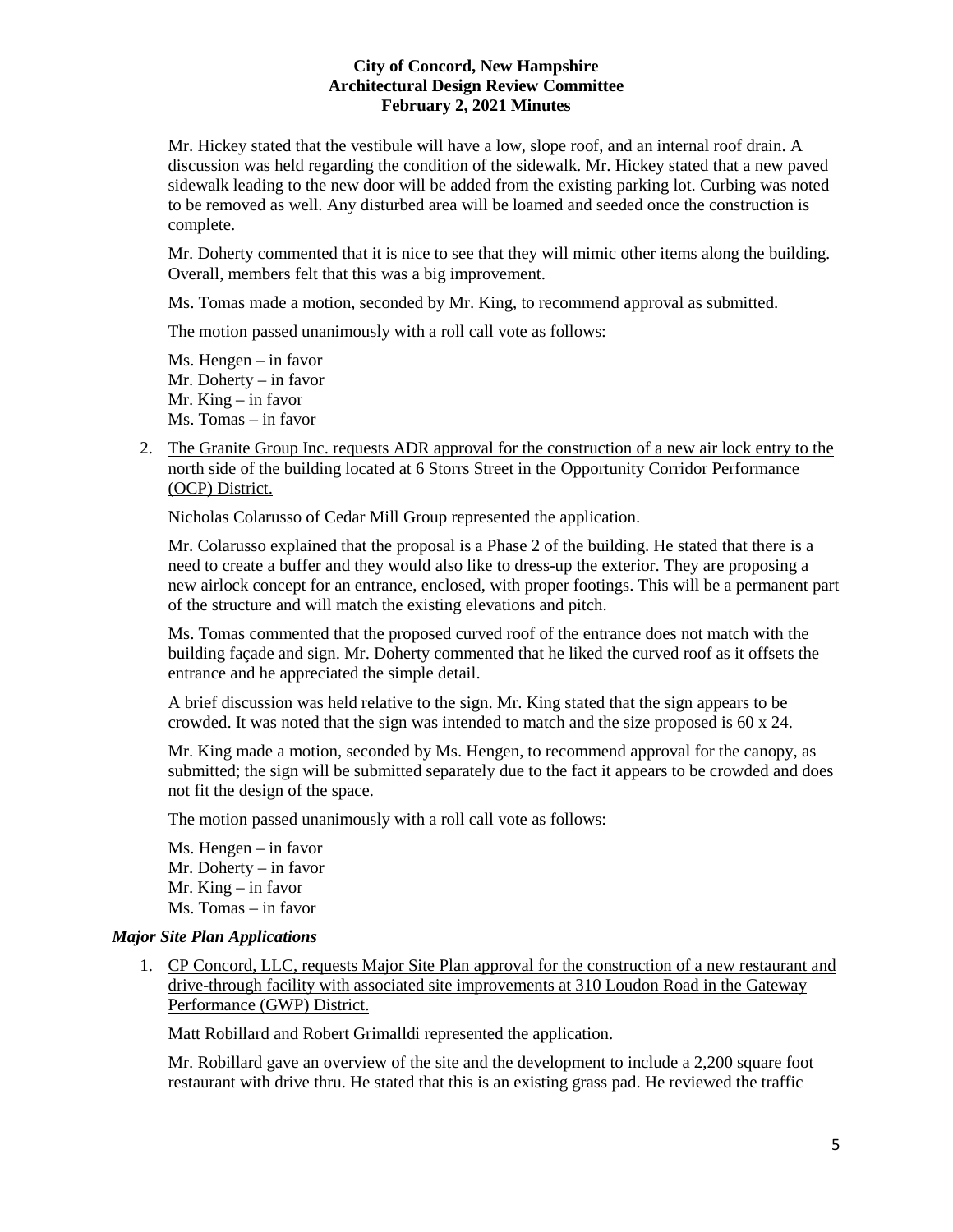pattern, loading areas, dumpster location and parking area. He stated that there will be continuity of the sidewalks with the existing building, Harbor Freight.

Mr. Grimalldi provided an overview of the elevations noting the proposed materials, which include wainscoting, brick accents, standard gray EIFS, and fencing. Decorative shutters and goose neck lighting are also proposed.

The landscaping plan was reviewed.

Ms. Hengen asked if the proposal was a corporate design. Mr. Grimalldi replied yes; it is a national branded cooperate design.

Canopies were described to be slimline canopies with a flat base. Lighting on the canopy will range from one to three LED lights.

A discussion was held regarding the fence. Mr. Grimalldi explained that the fence with be a hand thru powder coated aluminum rail. Ms. Tomas suggested that the base of the building be changed from EIFS to another more durable material. Mr. Grimalldi replied that they are in the process of developing something else and could provide a color match to the Committee soon.

A discussion was held regard the existing trees. Mr. Robillard explained that there are some trees that will need to be removed and they propose to replace them with larger trees and screening. He noted that 14 shrubs are also being added to the site.

Ms. Tomas made a motion, seconded by Ms. Hengen, to recommend approval of the site plan, as submitted, with the condition that sample materials be provided, either virtual or physical, before final approval of the site plan and design occurs and that the base be changed from a gray EIFS to a brick or another more durable material.

The motion passed unanimously with a roll call vote as follows:

Ms. Hengen – in favor Mr. Doherty – in favor Mr. King – in favor Ms. Tomas – in favor

2. Keach Nordstrom Associates, on behalf of Martin & Mary Jane Coronis, requests Major Site Plan approval for the addition of a  $5<sup>th</sup>$  apartment unit in the existing building at  $266$  N. State Street in the Urban Transition (UT) District.

Matt Peterson, of Keach-Nordstrom, represented the application.

Mr. Peterson explained the proposal is a conversion to add an additional dwelling unit. He provided an overview of the property noting a 19% slope in the back. There will be a new water service and they will address sewer issues accordingly. Some of the pavement in the rear of the building will be removed to allow for eight parking spaces in the rear of the property. With regard to drainage, they are proposing an infiltration basin. Two trees will need to be removed; however, he believes that there will be space to replace trees in the rear of the property. Landscaping will be added to the front of the property as well.

Mr. Peterson stated that the applicant is redoing the interior and a portion of the exterior due to a fire. Windows were replaced last spring. Shutters and siding will be replaced, in kind, in areas necessary from fire damage. He will provide pictures of the windows.

Mr. Peterson stated that if there was a need for one of the units to be ADA compliant, the applicant would return to the ADR.